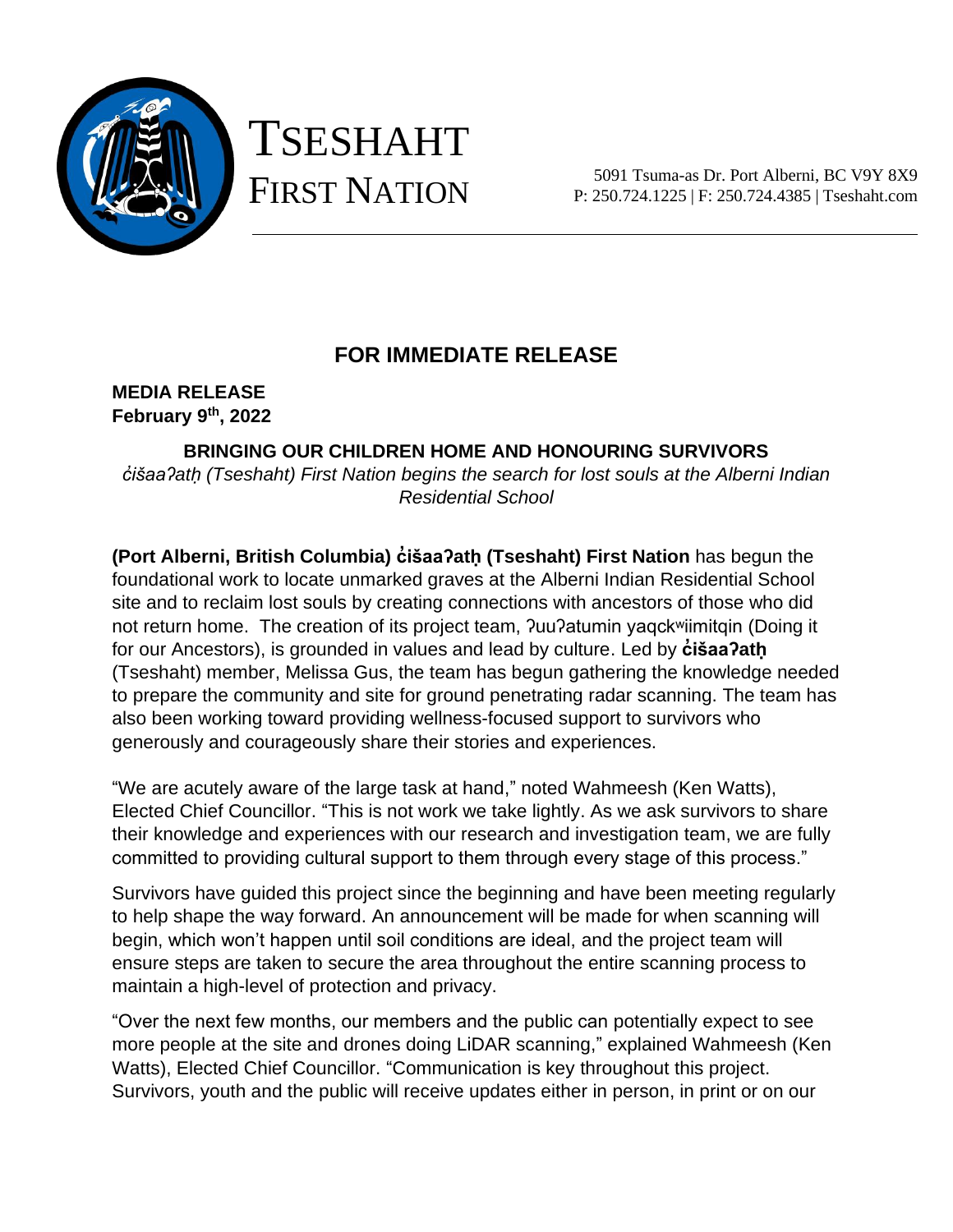

## TSESHAHT FIRST NATION

5091 Tsuma-as Dr. Port Alberni, BC V9Y 8X9 P: 250.724.1225 | F: 250.724.4385 | Tseshaht.com

website. We hope to undertake the first phase scanning of ground penetrating radar (GPR) in spring or summer of this year."

Statement gathering will be an important component of the research process. The research team intends to design the process in a way that will be accessible and supportive to Survivors and their family members. There will be an option to submit a statement online at the project website page (coming soon), as well as hybrid inperson/online statement gathering events in the coming months. Once information gathering and scanning is complete, the Nation will provide an update on how the announcement of the results will be released.

"The Alberni Indian Residential School was located on our traditional territory, and we feel a sacred obligation to lead this project, with culture and healing at the forefront for our people. We are guided by survivors, ha'wiih (hereditary chiefs), council and our people to give this project the honour, respect and dignity it deserves," emphasized Wahmeesh (Ken Watts), Elected Chief Councillor. "Indigenous communities are struggling. Now, more than ever, we are losing loved ones in unprecedented numbers while dealing with news that continues to trigger trauma for our people. Two weeks ago, Williams Lake First Nation announced the discovery of 93 potential graves of lost souls who attended the St. Joseph Mission Residential School. This pain is felt by all Indigenous people and cisaa?ath (Tseshaht) First Nation stands with this Nation and all Nations who are being called to do this important work for their communities."

In addition to these efforts, the **c̓išaaʔatḥ** (Tseshaht) First Nation has begun fundraising for a memorial to honour all those who attended the Alberni Indian Residential School. To date, the Nation has raised over \$60,000 in donations.

For the latest information, or to contribute to the memorial, please visit [www.tseshaht.com/airs-team.](http://www.tseshaht.com/airs-team)



#### **About Tseshaht First Nation**

c̓ išaaʔatḥ (Tseshaht) First Nation has over 1200 registered members whose ḥaaḥuułi